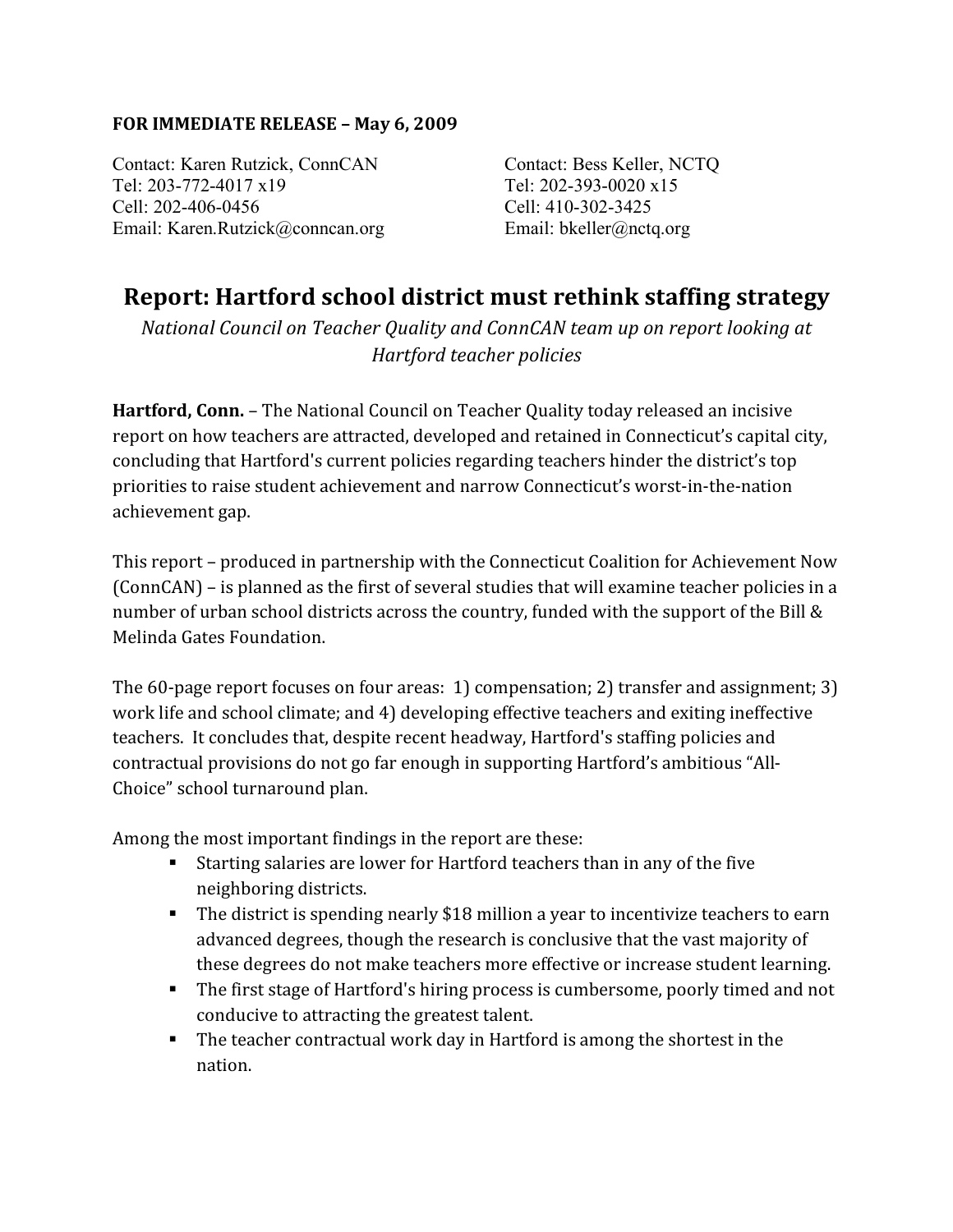- Hartford teachers have twice as much sick leave--20 days per year--as the average in the country, which is 10 per year.
- The teacher contract imposes unnecessary restraints on school operations, particularly after‐school meetings.
- New teachers are not currently receiving effective support.
- Evaluation systems are broken: tenured teachers never have to be observed; 91% of nontenured teachers and 97% of all tenured teachers are ranked as competent or above, in spite of very low student achievement.
- Tenure, essentially a district's \$2 million lifetime commitment to a teacher, is awarded automatically with little consideration for the magnitude of the decision or a teacher's classroom effectiveness.

"Working to staff every classroom with an effective teacher is the most important function of any school district," said Kate Walsh, NCTQ President. "That means putting in place smart policies that work relentlessly towards that goal."

 "The first step in this process involves a candid conversation," Walsh continued. "We believe we have provided a strong and credible analysis that should serve as a platform for real change, change that is in the best interest of Hartford school children."

"As the capital city in the state with the nation's largest achievement gap, we must leave no stone unturned in the effort to turn around Hartford's public schools," said Alex Johnston, ConnCAN CEO. "That means taking a hard look at Hartford's human capital policies and making smart decisions about how to hire, retain and compensate teachers. We are very fortunate that the National Council on Teacher Quality is helping lead the way with quality research."

NCTQ's recommendations for specific action include:

- Give principals more freedom in choosing who they interview and hire and give teachers more freedom to apply for vacancies.
- Begin to lengthen the teacher work day from 6 hours 45 minutes towards a goal of 8 hours per day.
- Reduce the annual number of sick leave days from 20 to 10, a move which would require the Connecticut legislature to rescind among the most generous teacher leave policies in the nation.
- Gradually eliminate the incentives for teachers to earn master's degrees outside a content area; dedicate savings to raising starting salaries or to funding a new national model of intensive new teacher support.